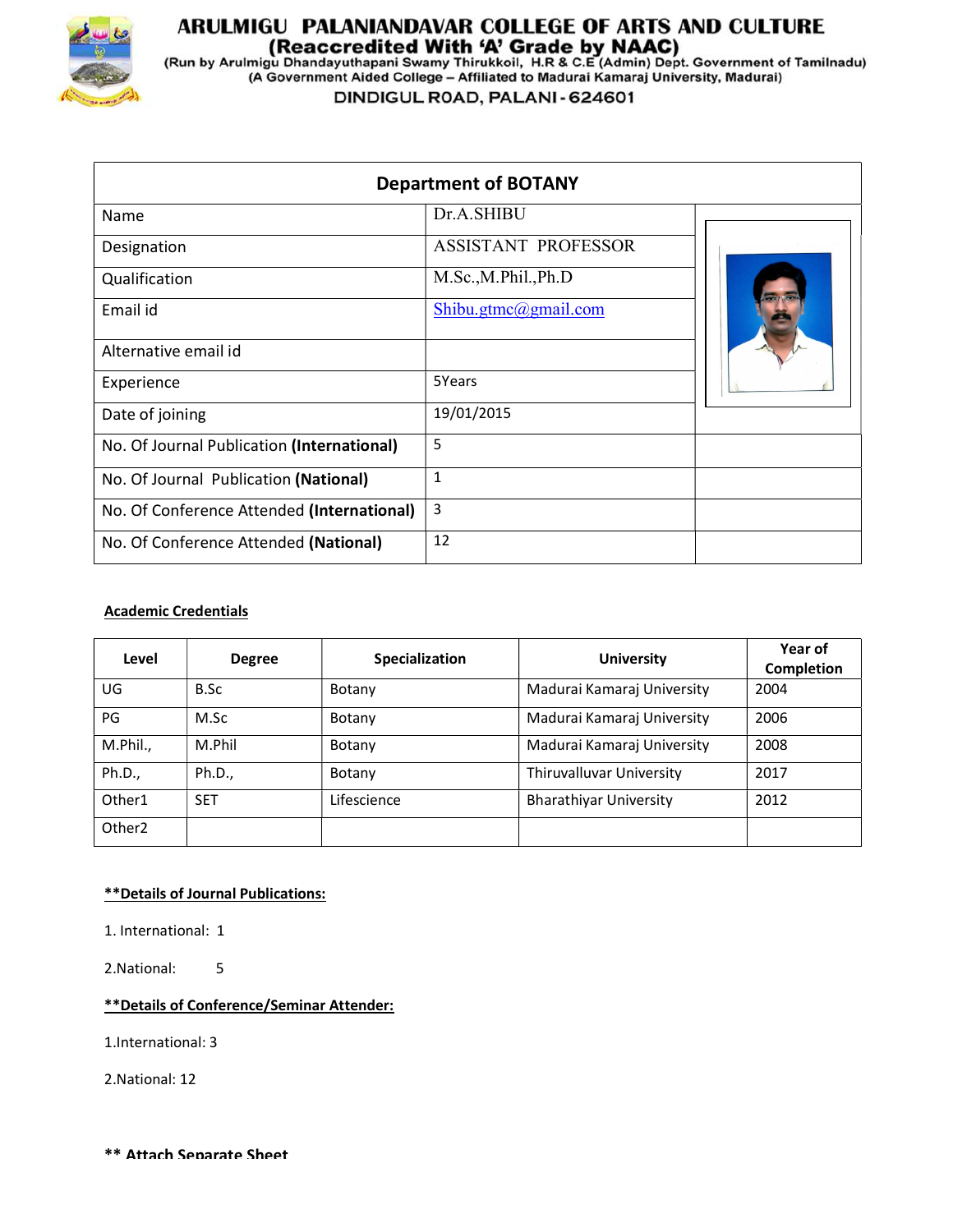# Annexure I

#### Papers Published in Journals (Details)

1. A.Shibu, S.M.Sundara Pandiyan and S.Dhanam, Antibacterial Activity of the Leaf, Stem and Root Powders of Gmelina asiatica L., Bio science Biotechnology Research Asia, June 2012. Vol.9(1),297-304. (ISSN: 0973 - 1245).

2. A.Shibu, S.Dhanam, Antibacterial efficacy of leaf, stem and root powders of Gmelina asiatica L., and Wattakaka volubilis (L.f. Stapf), International Journal on Current Trends and research. March 2013. Vol 2 (1) :100-104. (ISSN: 2278 – 8042).

3. A.Shibu, S.Dhanam. Investigation of In Vitro Antibacterial Evaluation of some marine algae collected from Gulf of Mannar Tamilnadu. International Journal of Recent Scientific Research. April 2013. Vol 4 (4):376-380. (ISSN: 0976-3031).

4. A.Shibu, S.Dhanam Phytochemical Screening and Antibacterial activity of Wattakaka

volubilis(L.f) Stapf. International journal of Development research. February 2014. Vol 4(2).

5. A.Shibu, S.Dhanam. Phytochemical Screening of Caulerpa recemosa Collected From

Gulf of Mannar, Tamil Nadu. Asian Journal of Biochemical and Pharmaceutical Research. November, 2015, Vol. 5(4). (ISSN: 2231-2560).

6. A.Shibu, S.Dhanam. In vitro antifungal activity of Turbinaria conoides collected from mandapam coast, Tamilnadu, India. Journal of Experimental Science. May, 2016, Vol 7:27-30. (ISSN: 2218 - 1768)

### Papers Presented in Conferences / Seminars ( Details)

1. M.Rajangam, M.Vigneswaran, M. Mayilsamy and A.Shibu. Folk Herbal Remedies from Kurumbapatty of Palani in Tamilnadu. UGC Sponsored National Symposium on "Need Based Modern Trends in Ethnomedicine Research Ayush Remedies 2007" Organised by PG and Research Department of Botany, Kongunadu Arts and Science College, Coimbatore – 641 029, Tamil Nadu. February, 2007.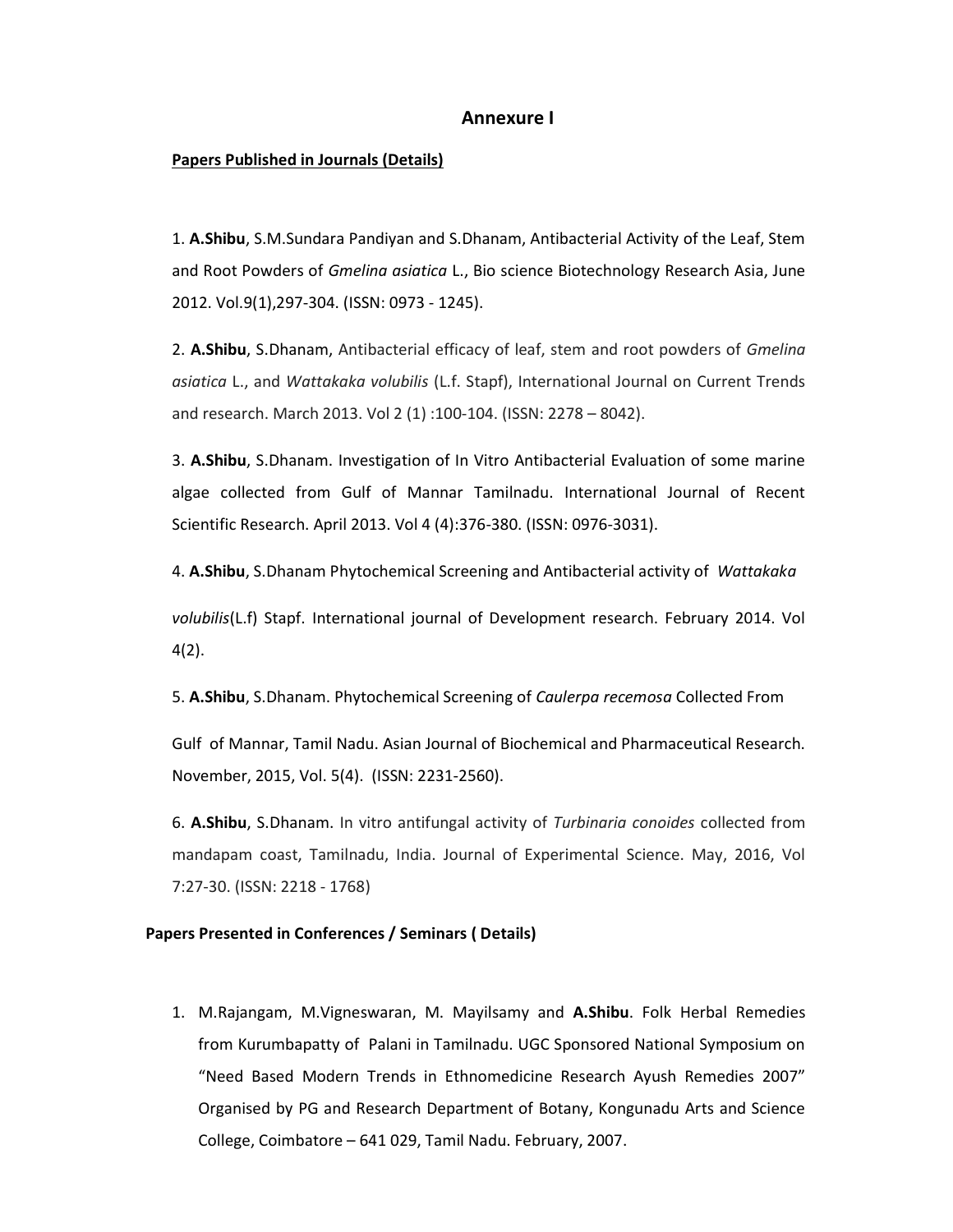- 2. A.Shibu and M.Kumar. Traditional uses of some selected medicinal plants in Western coast. National Seminar on "Recent Advances in Plant Biology and Biotechnology" Organised by Department of Botany, Government Arts College, Coimbatore – 641 018, Tamil Nadu. February, 2008.
- 3. SM. Sundara Pandian, A.Shibu and SA.Subbiah. Status and Population Structure of medicinal plants in the selected sacred groves at Karaikudi Taluk, Sivagangai District of Tamilnadu. National Conference on "Current Trends in Medicinal Plants Research and Herbal Technology" Organised by PG and Research Department of Botany, Pachaiyappa's College, Chennai – 600 030, Tamil Nadu. March, 2008.
- 4. M.Mari, A.Shibu, M.Prabhakaran and SM. Sundara Pandian. Plant Biodiversity of Manjalnathi Amman Sacred Grove, Erasakkanayakkanoor, Theni District of Tamil Nadu. National Seminar on "The Present Scenario in Biodiversity, Biotechnology and Environmental Management" Organised by Department of Biotechnology, Botany and Environmental Science, J.J. College of Arts and Science, Pudukottai – 622 404, Tamil Nadu. March, 2008.
- 5. A.Shibu. Antibacterial activity of Wattakaka volubilis (L.F) Stapf. National Level Seminar on "Emerging Trends in Plant Biotechnology" Organised by PG and Research Department of Plant Biology and Plant Biotechnology, Government Arts College, Coimbatore – 641 018, Tamil Nadu. February, 2010.
- 6. A.Shibu, S.Dhanam. Phytochemical studies on selected seaweeds. UGC Sponsored National Seminar on "EI Nino – It's Impact Over Climate Change and Loss of Biodiversity" Organised by Department of Botany, Arignar Anna Government Arts College, Villupuram – 605 602, Tamil Nadu. March, 2011.
- 7. D. Kalaiarasi, A.Shibu and M. Job Gopinath. Domestic sewage treatment of Gudiyattam Town using Clorella sp. State Level Symposium on "Biotechnological perspectives of Ornamental Fish Culture" Organised by Islamiah College, Vaniyambadi – 635 752, Tamil Nadu. February, 2012.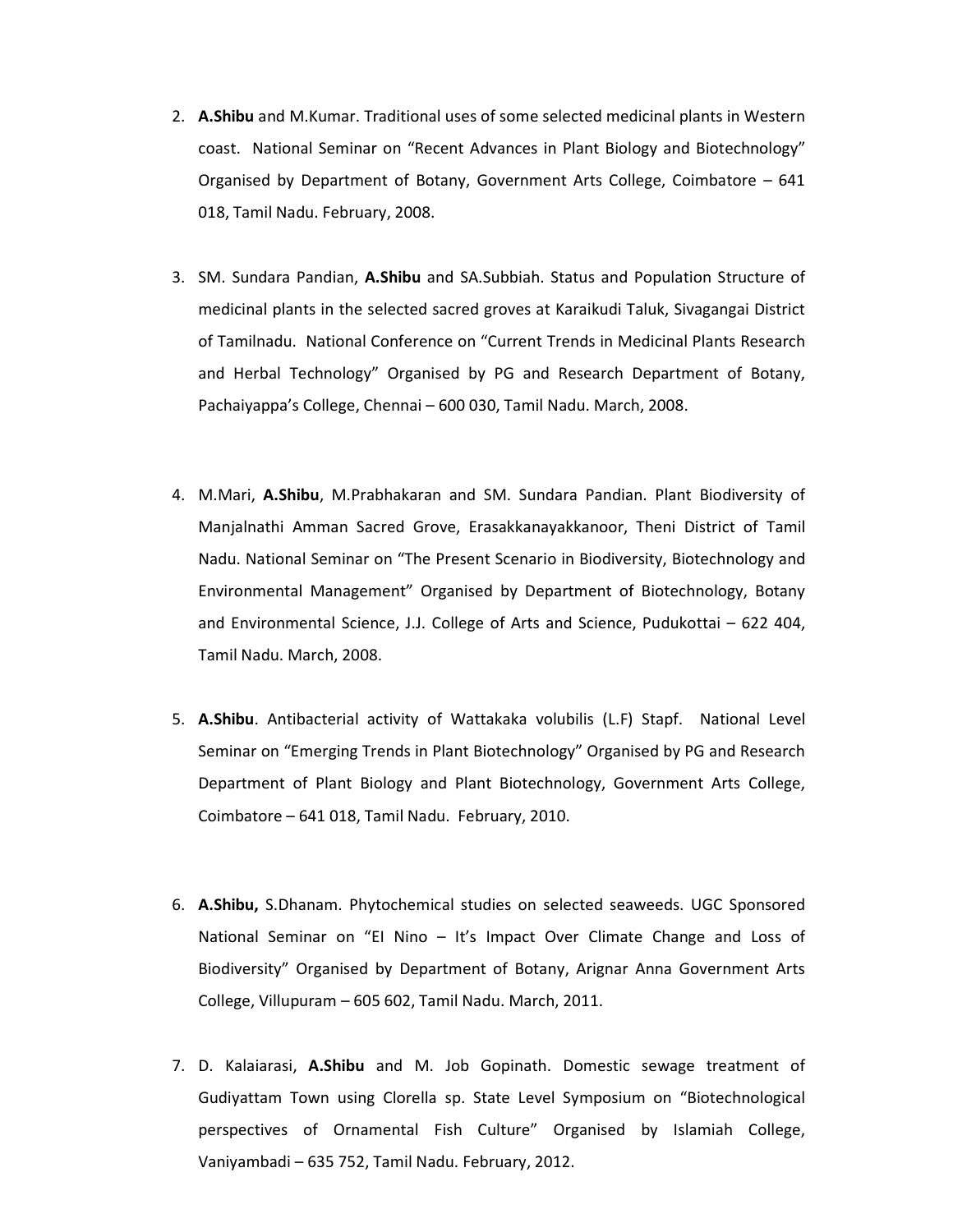- 8. A.Shibu, S.Dhanam. In vitro Anticancer and Antibacterial activity of selected seaweeds Collected from Gulf of Mannar. DBT – CSIR Sponsored International Conference on "Diabetes Mellitus and Cancer, Dia – Can'12" Organised by Department of Biochemistry and Biotechnology. Annamalai University, Annamalai Nagar – 608 002, Tamil Nadu. December, 2012.
- 9. A.Shibu, S.Dhanam. Antimicrobial activity of marine algae collected from Gulf of Mannar. National Conference on "Recent Advances in Algal Biotechnology NCRAAB – 2012 and M.O.P Iyengar Quasquicentennial Year Celebration" Organised by Centre for Advanced Studies in Botany, University of Madras, Maraimalai Campus, Guidy, Chennai – 600 025, Tamil Nadu. February, 2012.
- 10. A.Shibu, S.Dhanam. Comparative Study of phytochemical analysis of two medicinal plants. National Conference "Phytomedicine" Organised by Department of Botany, Bharathiyar University, Coimbatore - 641 046, Tamil Nadu. October, 2012.
- 11. A.Shibu, S.Dhanam. Antioxidant activity of ethanolic extract of marine algae Sargassum polycystum. International Conference on "Phytochemicals in Health and Disease: Challenges and Future Opportunities. ICPHD – 2013" Organised by Department of Biochemistry and Biotechnology & Faculty of Marine Sciences, Annamalai University, Annamalai Nagar – 608 002. January, 2013.
- 12. A.Shibu, M.Elayarasi, D. Kalaiarasi and S.Thenmozhi. Antibacterial activity of the Leaf Powders of Vitex negunda L. National Seminar on "Biotechnoloical intervention in plant and microbial interaction for crop sustainability, BPMCS - 2013" Organised by Department of Biotechnology, Periyar University, Periyar Palkalai Nagar, Salem – 636 011, Tamil Nadu. Januray, 2013.
- 13. A.Shibu. Usage of Some Common Medicinal plants by Traditoinal Herbalists in a Village at the foot of Palani Hills. International Conference on "Bioactive Phytochemicals and Therapeutics, ICBPT-2013" Organised by Department of